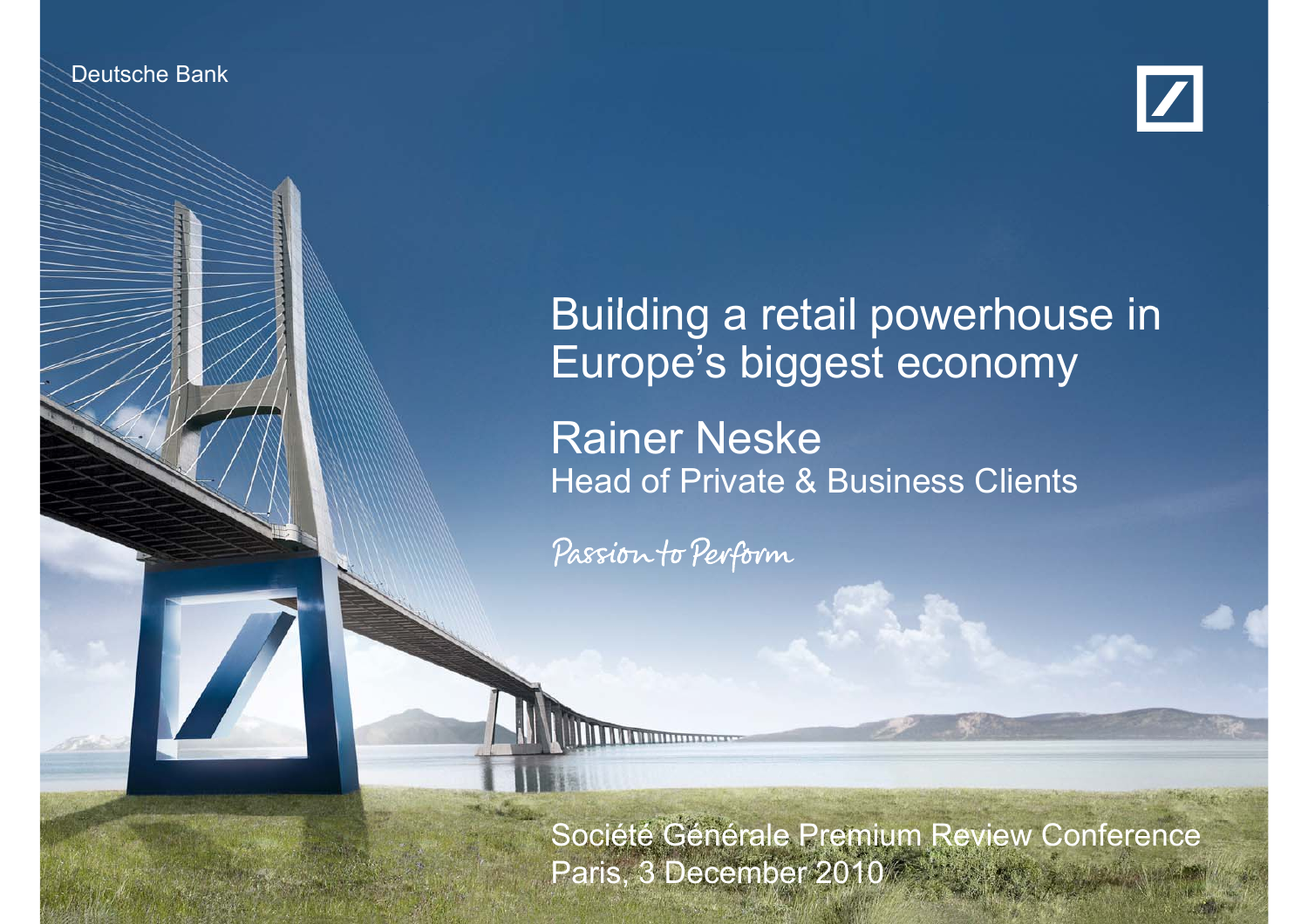



#### **1Deutsche Bank Group performance**

- 2Retail powerhouse in Europe's biggest economy
- 3 Postbank: The perfect fit
- 4 An attractive business case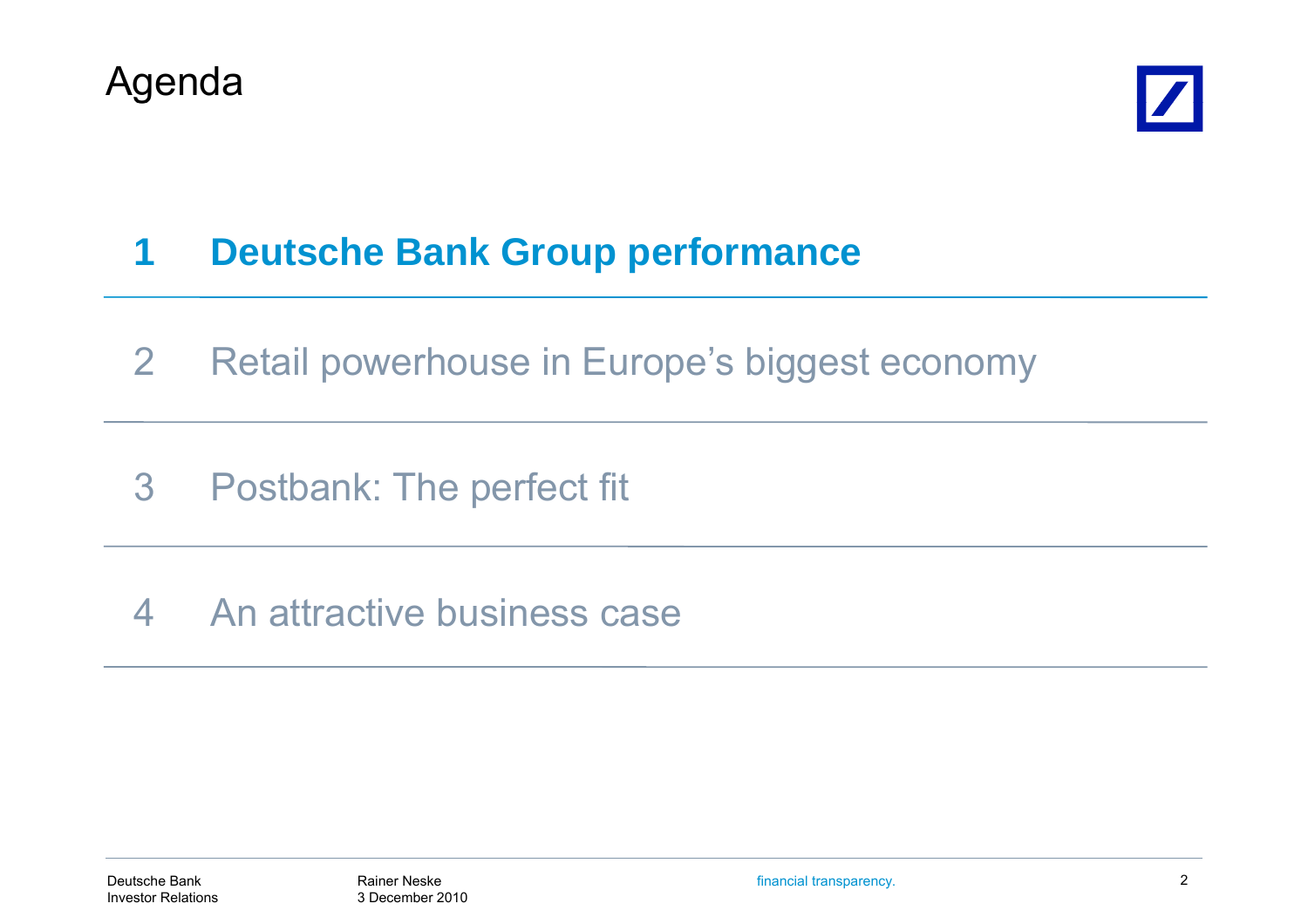## 3Q2010 at a glance

|                                  |                                                | 3Q2010 | 3Q2010 ex<br>Postbank effect $(3)$                                       | 3Q2009 |
|----------------------------------|------------------------------------------------|--------|--------------------------------------------------------------------------|--------|
| <b>Profita-</b><br><b>bility</b> | Income before income taxes (in EUR bn) (1.0)   |        | 1.3                                                                      | 1.3    |
|                                  | Net income (in EUR bn)                         | (1.2)  | 1.1                                                                      | 1.4    |
|                                  | Pre-tax RoE (target definition) <sup>(1)</sup> | 13%    | 13%                                                                      | 14%    |
|                                  | Diluted EPS (in EUR)                           | (1.75) | 1.70                                                                     | 1.92   |
|                                  |                                                |        | 30 Sep 2010 ex<br>30 Sep 2010 Postbank effect <sup>(3)</sup> 30 Jun 2010 |        |
|                                  | Tier 1 capital ratio                           | 11.5%  | 11.9%                                                                    | 11.3%  |
| <b>Capital</b>                   | Core Tier 1 capital ratio                      | 7.6%   | 8.1%                                                                     | 7.5%   |
|                                  | Tier 1 capital (in EUR bn)                     | 31.8   | 33.6                                                                     | 34.3   |
| <b>Balance</b><br><b>sheet</b>   | Total assets (IFRS, in EUR bn)                 | 1,958  | 1,960                                                                    | 1,926  |
|                                  | Total assets (adjusted, in EUR bn)             | 1,044  | 1,047                                                                    | 1,043  |
|                                  | Leverage ratio (target definition) $(2)$       | 25     | 24                                                                       | 23     |

(1) Based on average active equity<br>(2) Total assets (adjusted) divided b

(2) Total assets (adjusted) divided by total equity per target definition (3) The Postbank related effect of EUR  $(2.3)$  bn is a non-cash charge

The Postbank related effect of EUR (2.3) bn is a non-cash charge with no tax benefit attached, which represents the difference between the previous carrying value of the equity method investment and the fair value of current stake as of 30 September 2010 (taking into account the VWAP of 25.00 EUR per share of the PTO as recoverable amount)

 $\overline{\phantom{a}}$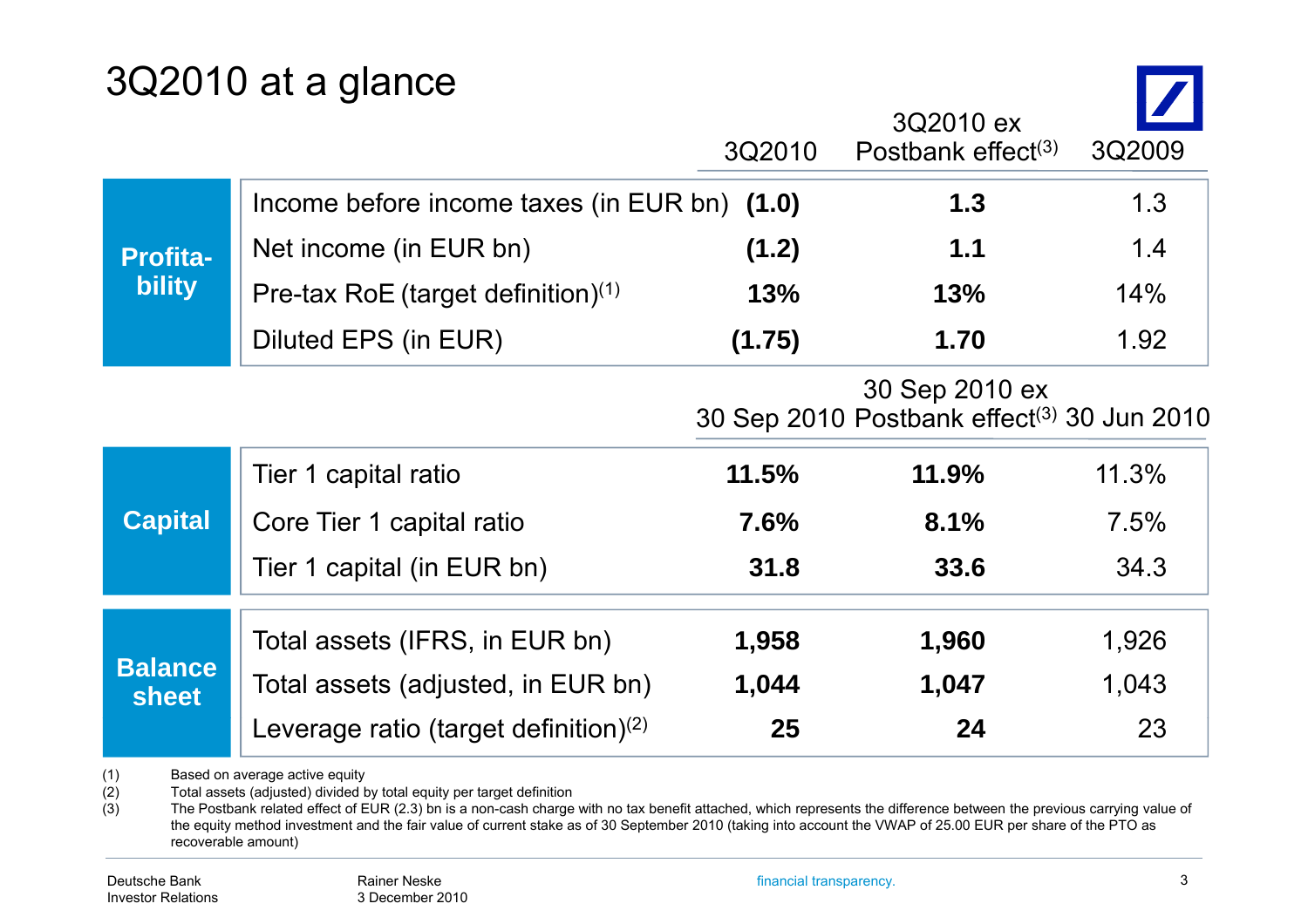## Capital ratios and risk-weighted assets



Note: Tier 1 ratio = Tier 1 capital / RWA; core Tier 1 ratio = (Tier 1 capital - hybrid Tier 1 capital) / RWA

Deutsche BankInvestor Relations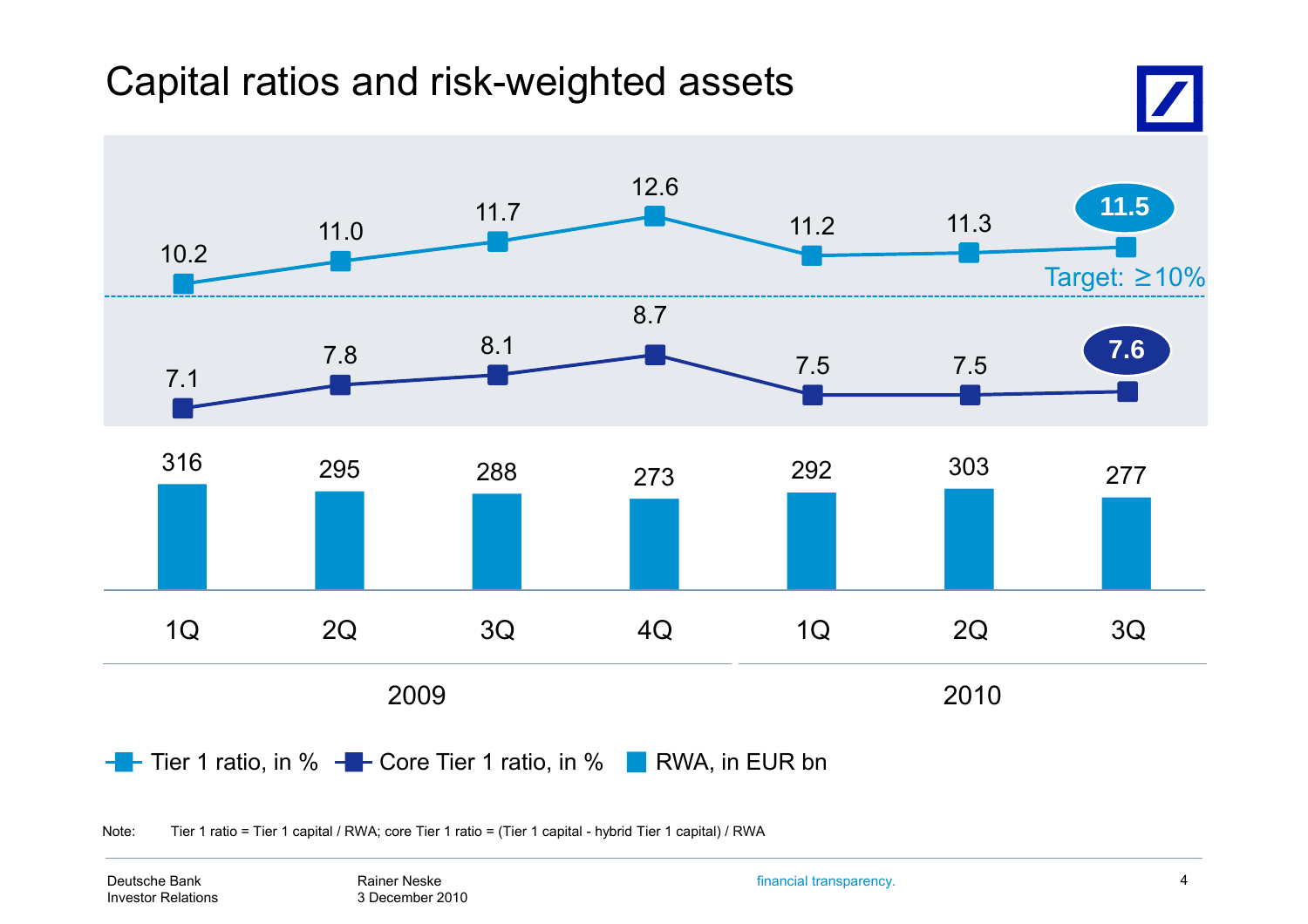### Positive IBIT contribution from all operating segments Income before income taxes, in EUR m



3Q2010

3Q2009

3Q2010 acquisition impact / Postbank effect

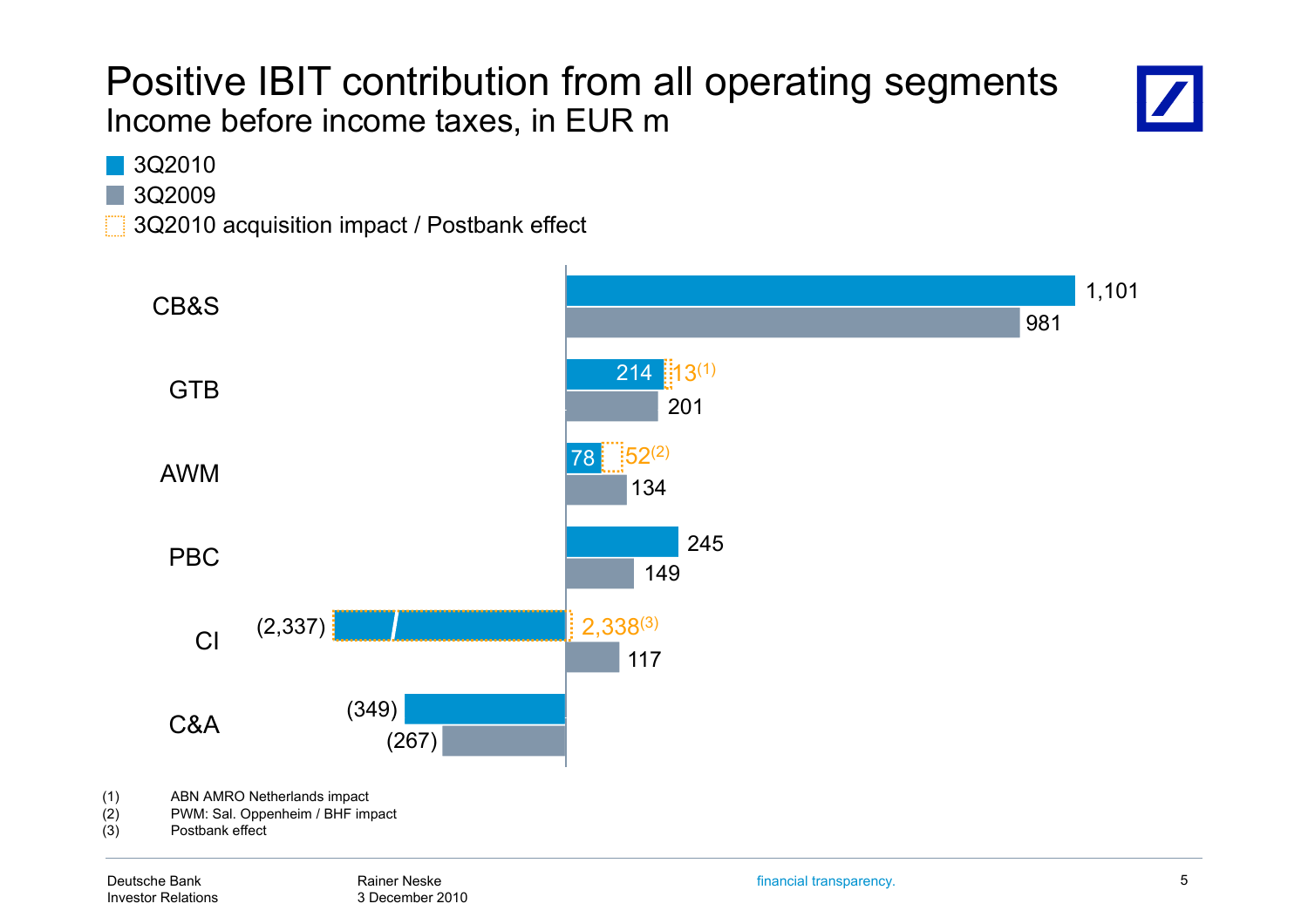#### Performance vs. targets Income before income taxes, in EUR bn



|                                                 | 9M2010<br>reported | Phase 4<br>potential<br>2011 | <b>Acquisition impact</b>                                        |
|-------------------------------------------------|--------------------|------------------------------|------------------------------------------------------------------|
| Corporate Banking &<br><b>Securities</b>        | 4.5                | 6.3                          |                                                                  |
| <b>Global Transaction</b><br><b>Banking</b>     | 0.8                | 1.3                          | 9M2010 excluding ABN AMRO Netherlands<br>acquisition: EUR 0.6 bn |
| <b>Asset and Wealth</b><br>Management           | 0.1                | 1.0                          | 9M2010 excluding Sal. Oppenheim / BHF<br>acquisition: EUR 0.3 bn |
| <b>Private &amp; Business</b><br><b>Clients</b> | 0.7                | 1.5                          |                                                                  |
| <b>Total business divisions</b>                 | 6.1                | 10.0                         |                                                                  |

Note: Figures may not add up due to rounding differences

Deutsche Bank Investor Relations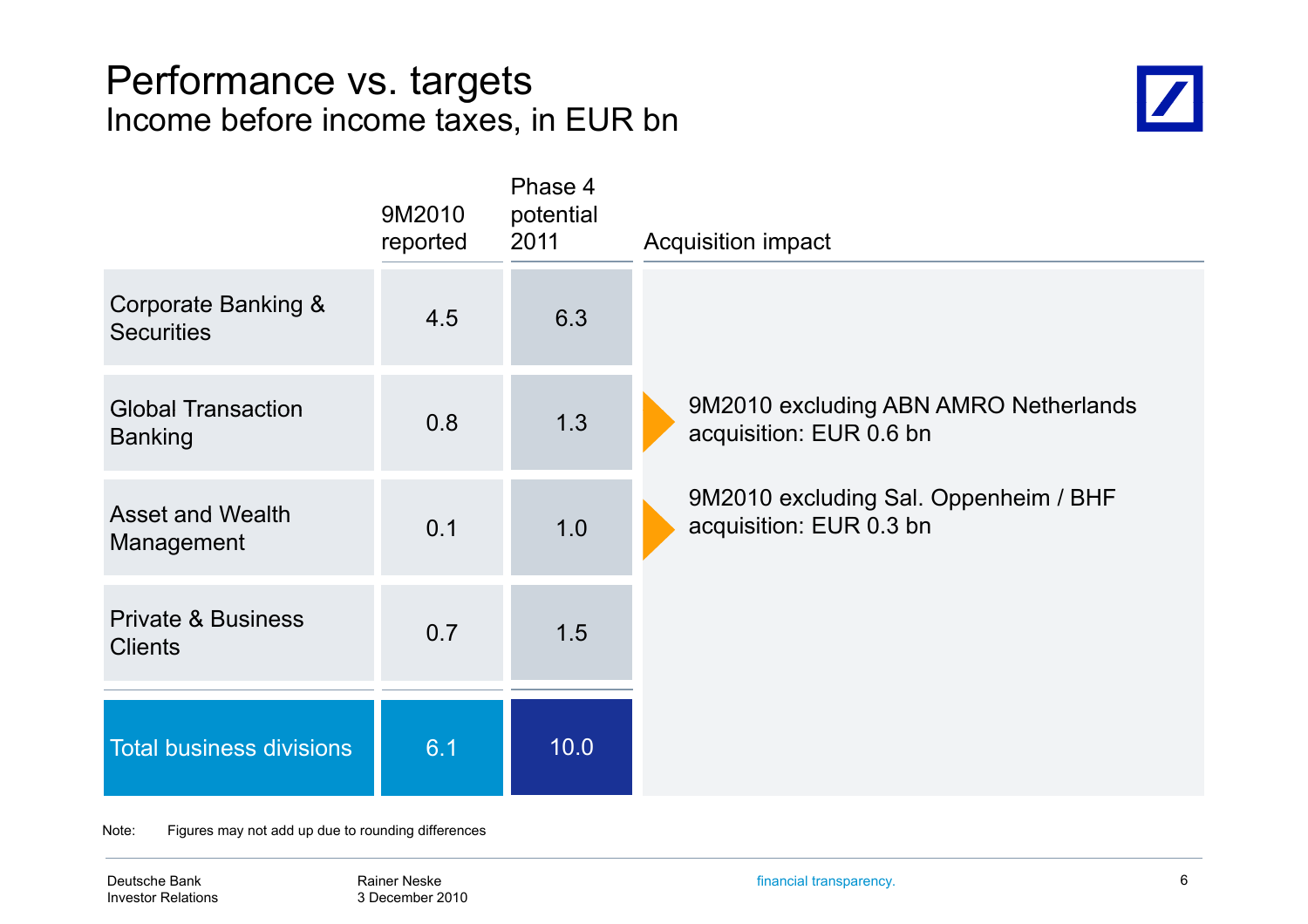#### PBC gaining momentum In EUR m





(1) Includes direct severances booked in business allocations of severance booked in infrastructure

Deutsche BankInvestor Relations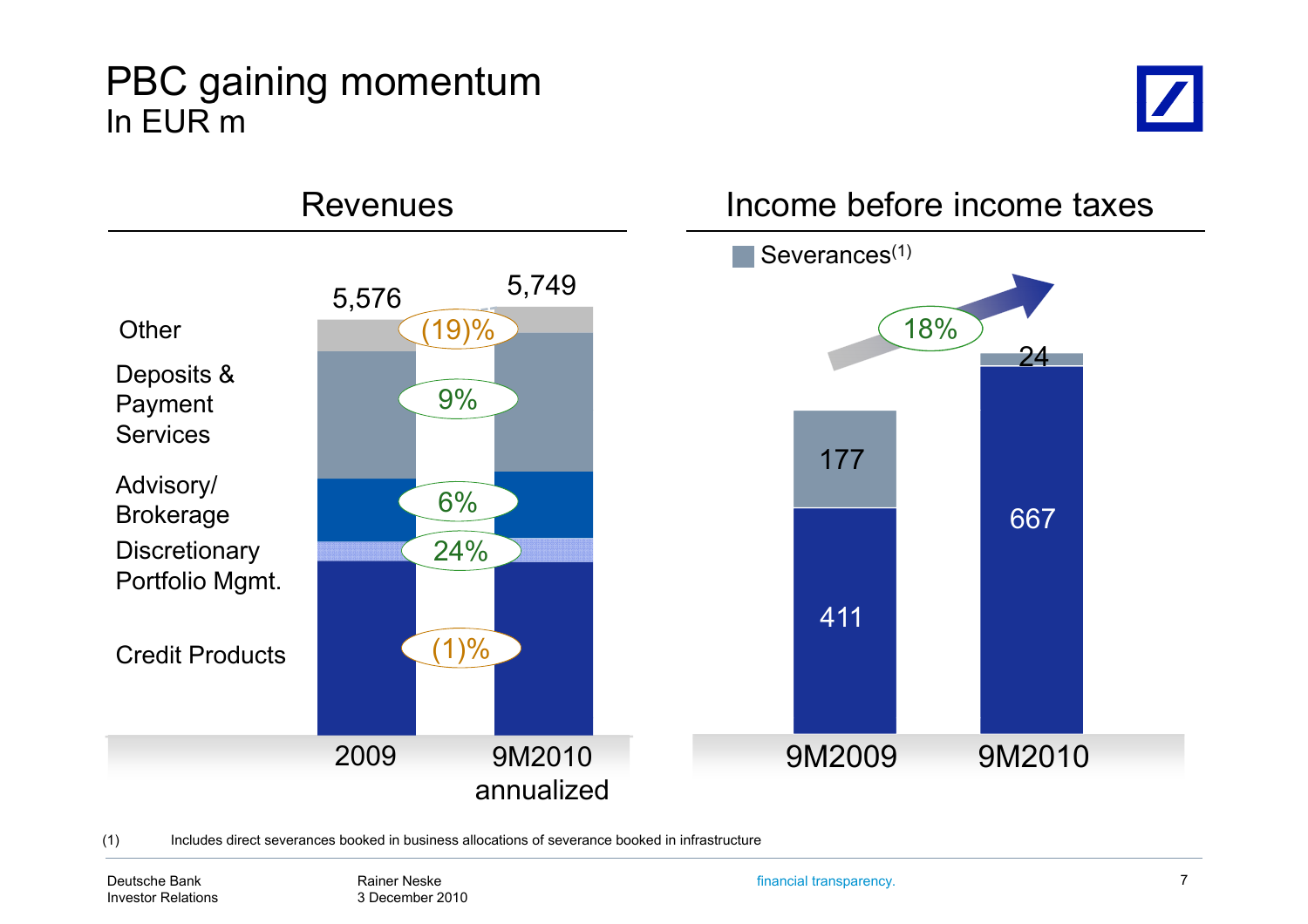



1Deutsche Bank Group performance

#### **2Retail powerhouse in Europe's biggest economy**

- 3 Postbank: The perfect fit
- 4 An attractive business case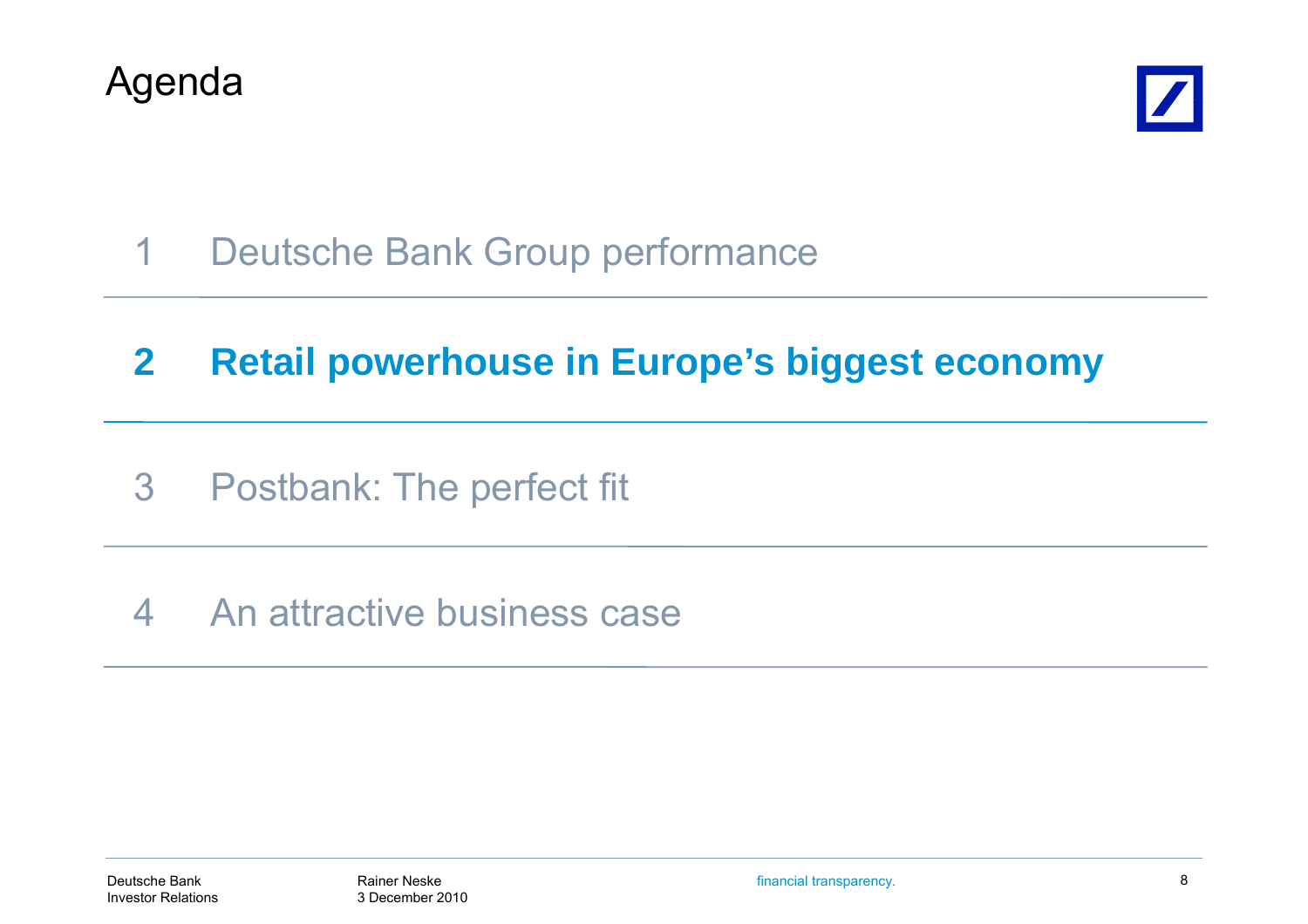PBC / Postbank to become a clear leader in Germany and to close the gap vs. large European players



German retail marketn retail market European retail peers Domestic clients, Dec 2009, in million  $~10^{-5}$  $\P\Psi$  $~1.30$ PBC+ 7 10 14 24 11**COMMERZBANK** 7**ING CODIBa** HypoVereinsbank 4TARGOX BANK 3<br>
(1) Segment Private Customers 3

Domestic net revenues in retail business, FY2009, in EUR bn

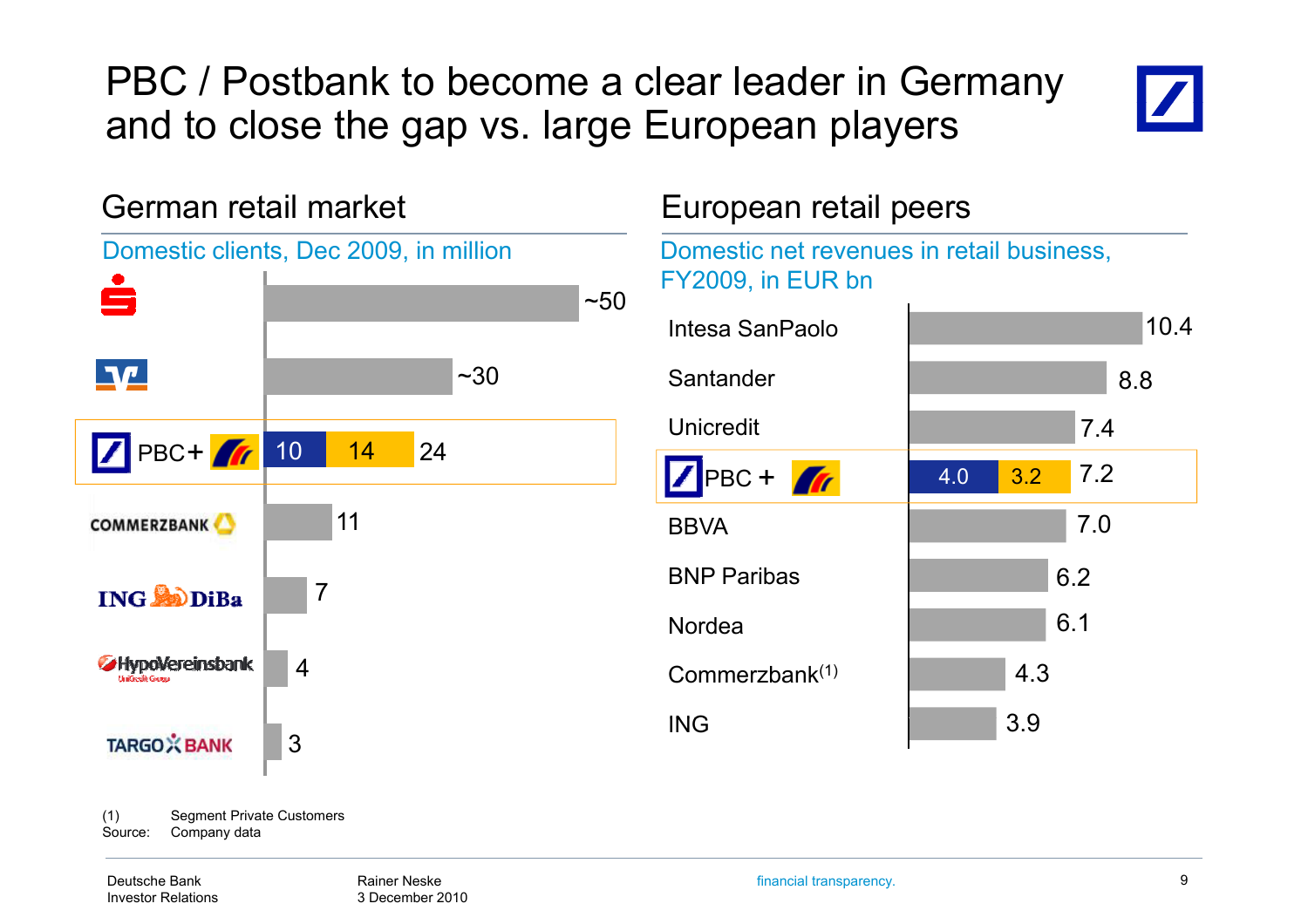## A retail powerhouse

# $\boldsymbol{Z}$

#### 30 September 2010 / 9M2010

|                           | <b>PBC</b><br>global | <b>Postbank</b> | Pre-<br>integration<br>PBC + PB |
|---------------------------|----------------------|-----------------|---------------------------------|
| Clients, in m             | 14.5                 | $14.0^{17}$     | 28.5                            |
| <b>Branches</b>           | 1,760                | $1,119_{(1)}$   | 2,879                           |
| <b>Mobile Sales Force</b> | >3,000               | >4,000          | >7,000                          |
| Post Partner agencies     |                      | >4,500          | >4,500                          |
| <b>FTE</b>                | 23,684               | 20,695          | 44,379                          |
| Securities, in EUR bn     | 115                  | 12              | 127                             |
| Deposits, in EUR bn       | 110                  | 114             | 224                             |
| Loans, in EUR bn          | 101                  | 108             | 209                             |
| RWA, in EUR bn            | 37                   | 68              | 105                             |
| Revenues, in EUR m        | 4,312                | 2,883           | 7,195                           |
| <b>IBIT, in EUR m</b>     | 667                  | 296             | 964                             |

#### EUR 260 bn retail deposits<sup>(3)</sup>

#### Facts and figures **Facts** German branch networks



(1) Postbank Annual Report 2009 (German version p. 10); on Postbank Interim Report as of 30 September 2010

(2) Includes sight, term, savings and home savings deposits from retail and business clients

(3) Includes EUR 50 bn Deutsche Bank Private Wealth Management, and excludes business clients

Karte: PBC BMD / Vertriebsnetzmanagem

Deutsche BankInvestor Relations financial transparency. 10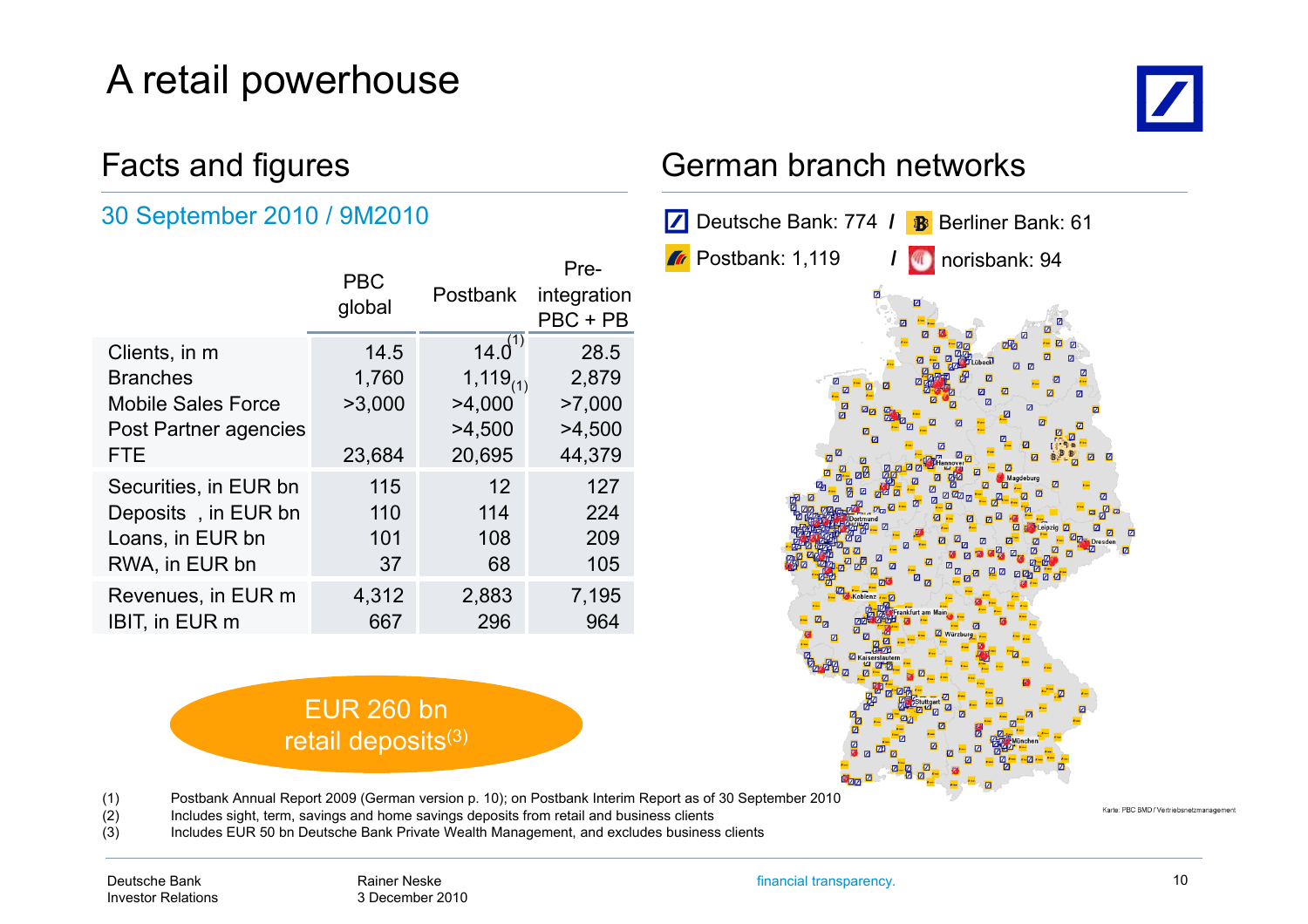## Germany: Healthy market environment …



616



GER FR UK USA ES

#### Germany with strong economy, ... **Ease all many interpret customers, ...**

Source: DB Research, ECB, Company reports

Deutsche BankInvestor Relations

Rainer Neske3 December 2010 financial transparency. 11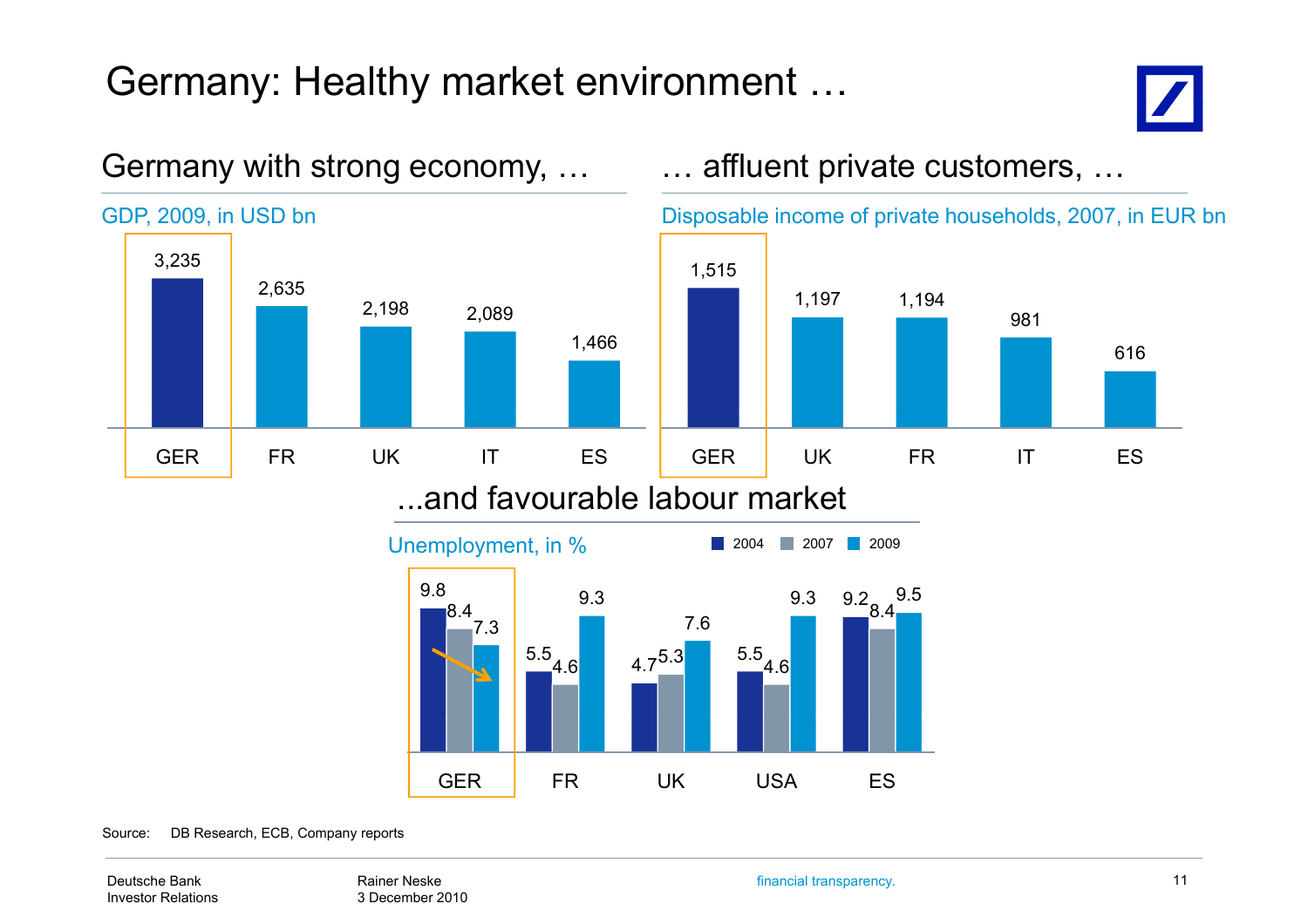## ...and a retail banking environment better than perceived







#### Retail banking markets overview Positioning of combined PBC / Postbank

- Significant combined PBC / Postbank share in Europe's largest retail banking market
- $\frac{1}{2}$   $\frac{1}{25}$  Price leadership in standard products and leading advisory services to form strong basis for further organic market share growth
	- Healthy German retail credit market environment with no signs of overheating ...
	- ... offering significant growth environment e.g. in mortgage and consumer lending to affluent
	- **Positive cost trend in German retail banking** market – with further potential to be realized
	- Combined PBC / Postbank to benefit from scale advantages vs. peers across all sectors

(1) Projected, source McKinsey (2) Loan loss provisions in % of revenues in retail banking, average of leading market players of respective country (3) Source: BCG Source: DB Research, ECB, Company Reports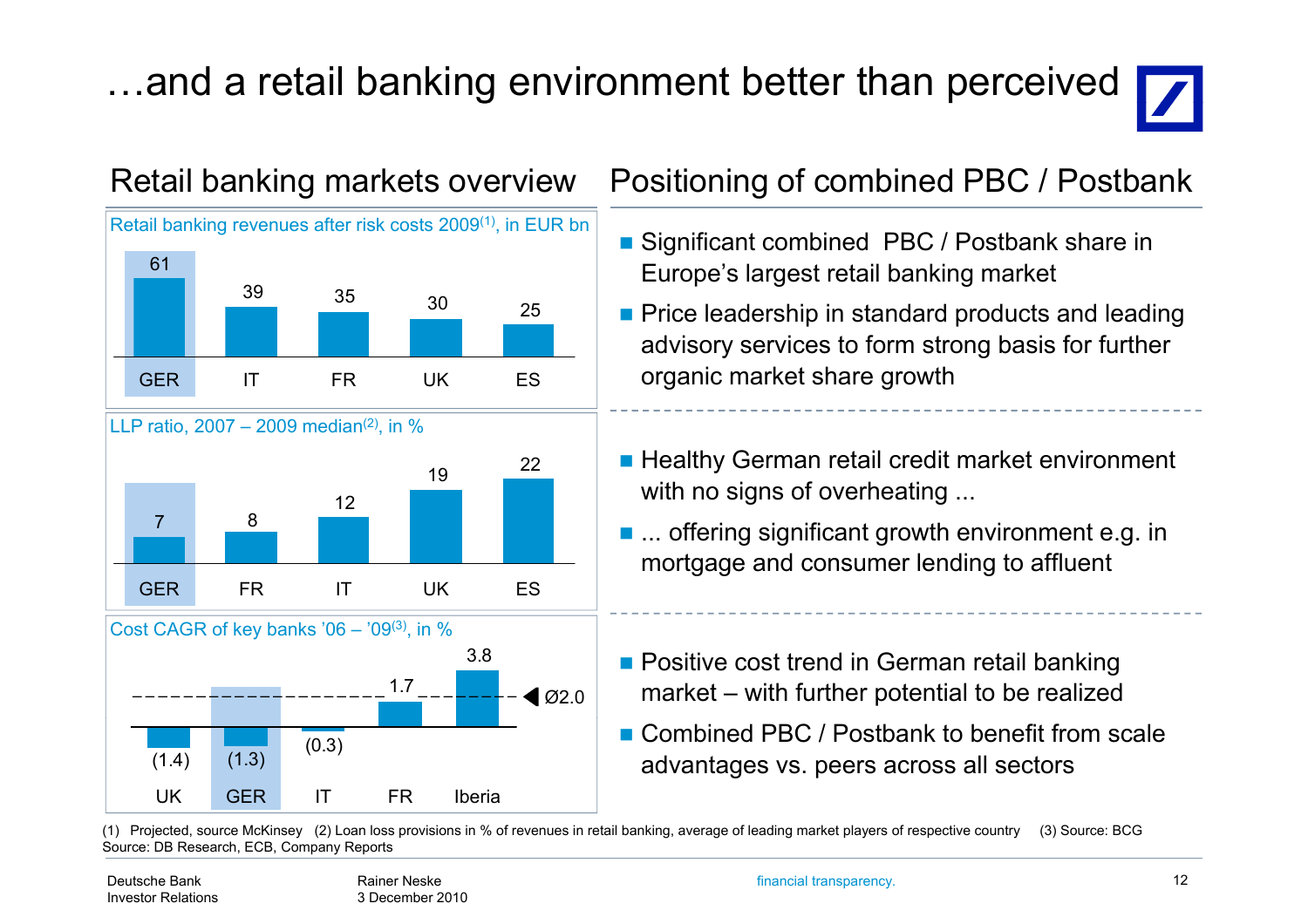



- 1Deutsche Bank Group performance
- 2Retail powerhouse in Europe's biggest economy
- **3Postbank: The perfect fit**
- 4 An attractive business case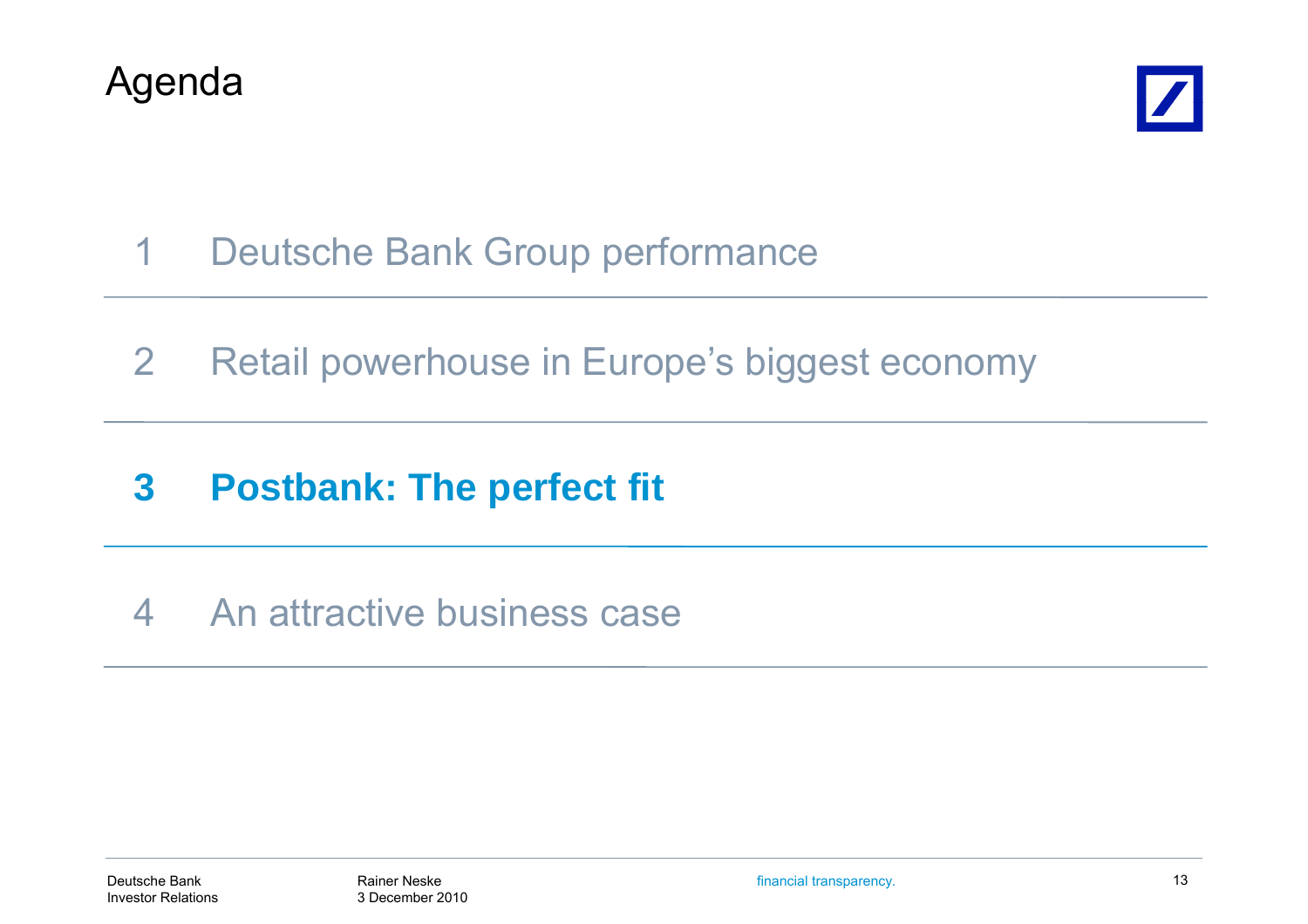## Rationale for Postbank ac quisition



| What we get                                      | everage<br>— Customer bank (EUR 121 bn assets) $(1)$ :<br>Large, lean, profitable<br>Run-off<br>- Non-customer bank (EUR 121 bn assets):<br>Large, capital consumptive and less profitable         |  |
|--------------------------------------------------|----------------------------------------------------------------------------------------------------------------------------------------------------------------------------------------------------|--|
| Good for<br><b>PBC</b>                           | — Become the undisputed leader in German retail banking<br>- Achieve critical mass and close gap to European peers<br>- Realize substantial synergies<br>- Leverage Postbank distribution platform |  |
| Good for<br><b>Deutsche</b><br><b>Bank Group</b> | — Rebalance earnings mix<br>- Potential capital relief from mid-term run-off of non-core assets<br>- Significant expansion of retail deposit base enhances funding mix                             |  |

#### Accelerate re-rating of Deutsche Bank

(1) Includes commercial real estate portfolio potentially subject to optimization measures

Deutsche BankInvestor Relations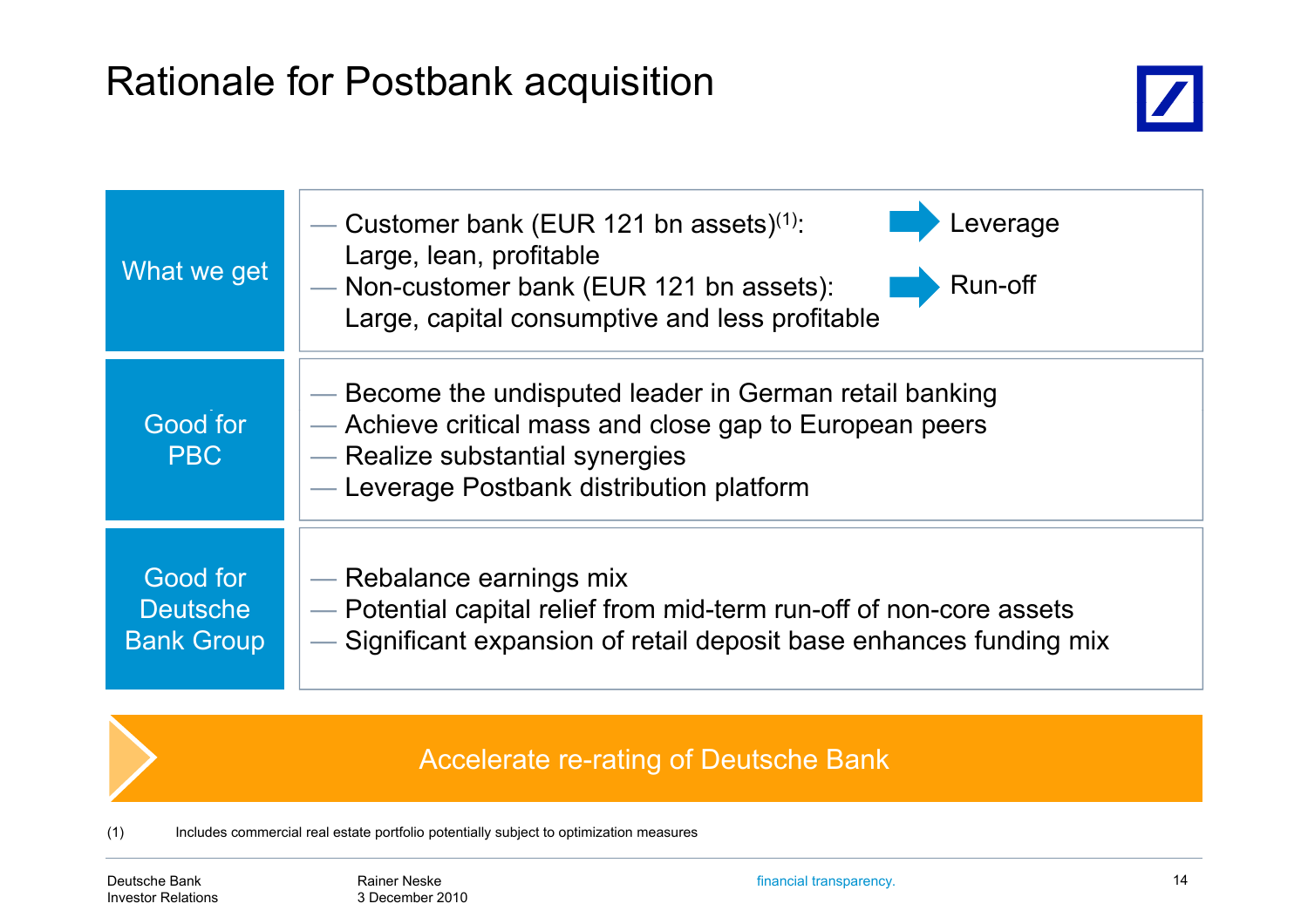## Complementary business propositions ...





Note: Page with brand focus, not necessarily legal entities

Deutsche BankInvestor Relations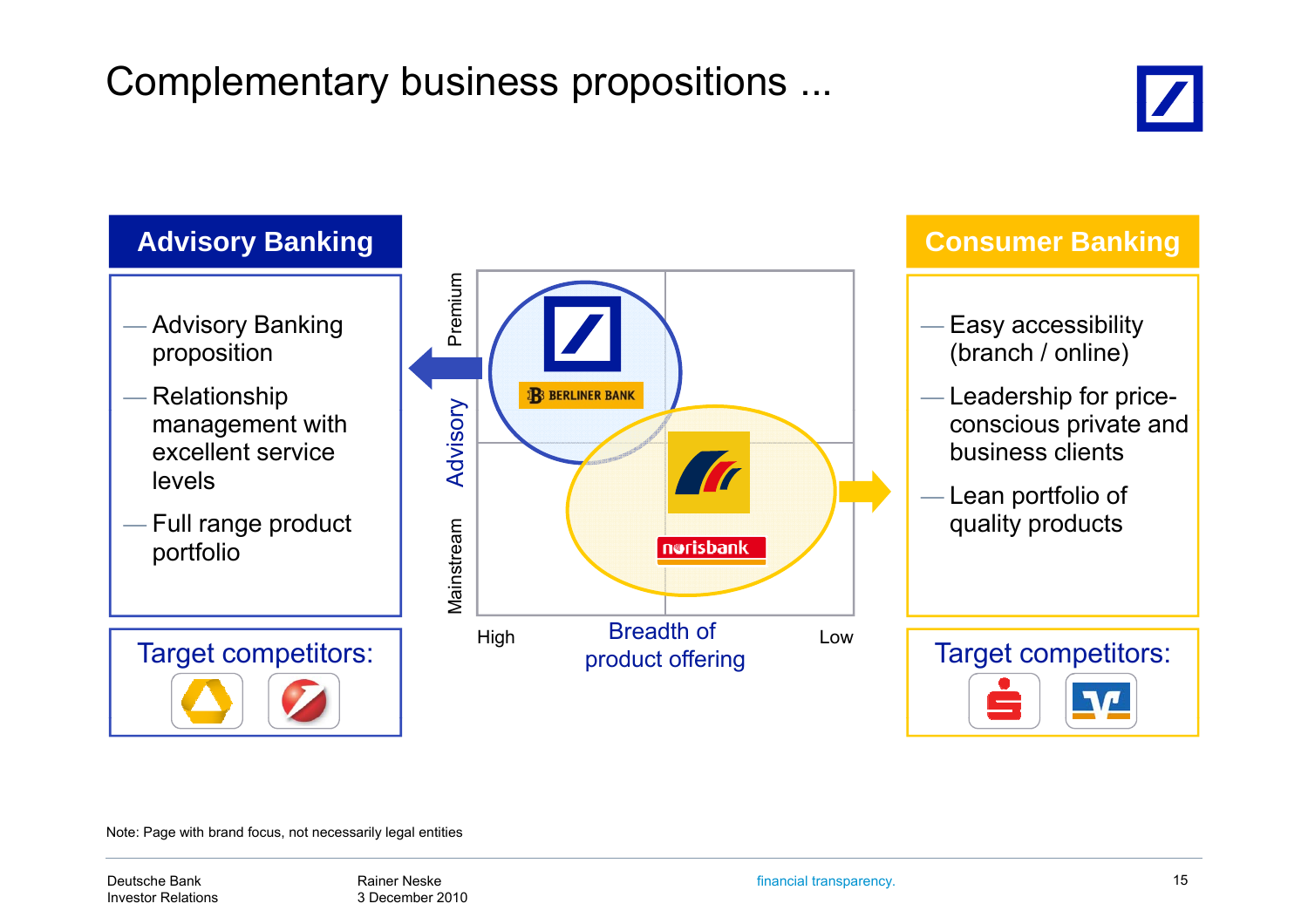

(1) FMDS Data (and eFinancLab) 2009 analysis (508) by DB Market Research; current account / savings used 'banking relation' and 'current account'; investment / insurance used 'investment account' and 'shares', full market > 100% due to multi banking usage

(2) Postbank: Focus retail and business (small cap) client segment; data outside in estimation based on market revenue pools and expert opinion / modelling; Deutsche Bank: PBC Germany incl. Berliner Bank, excl. norisbank, Management Reporting (UBR), all Data 2009

financial transparency. 16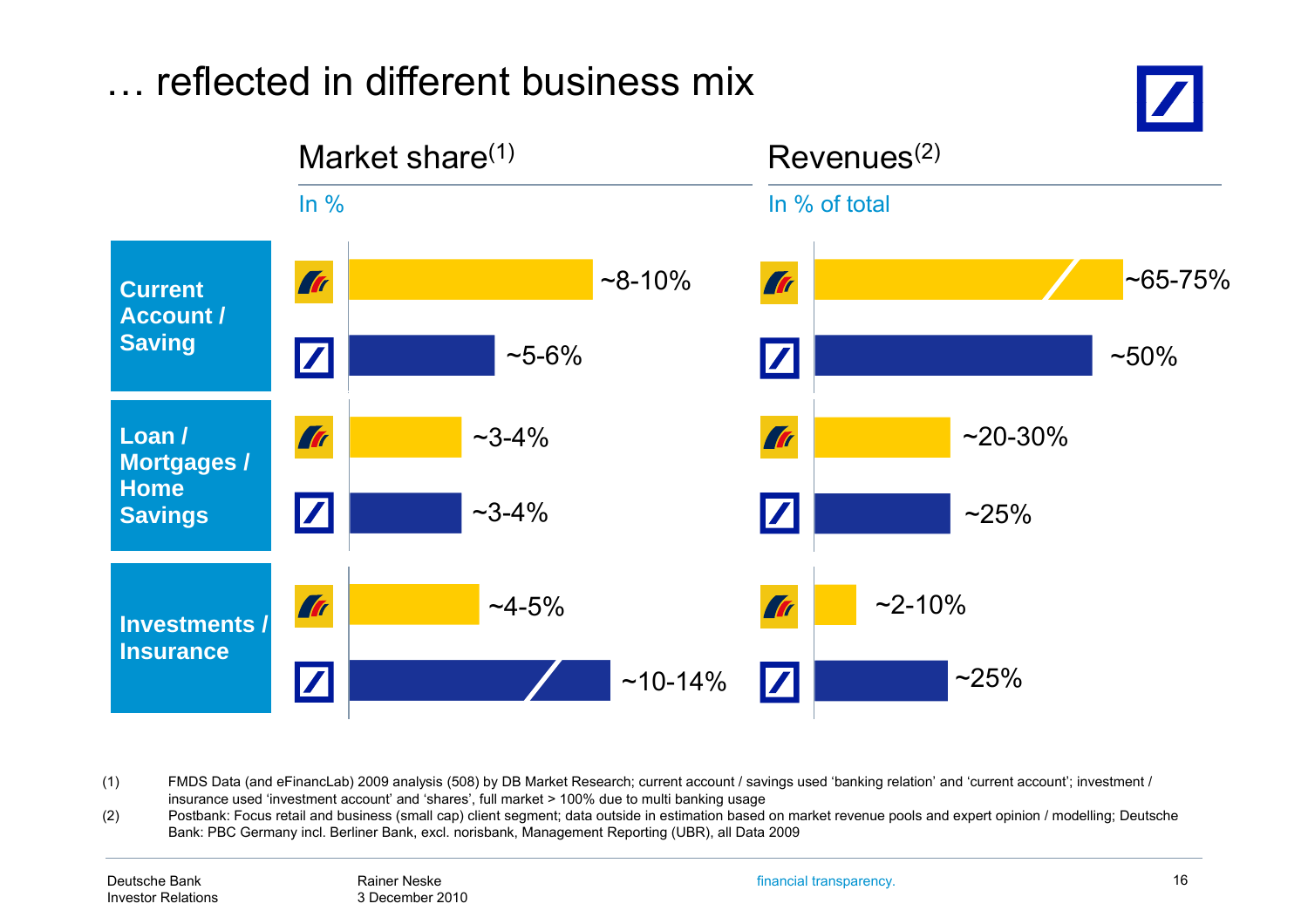#### Postbank balance sheet: Non-customer vs. customer bankIn EUR bn, 30 Jun 2010  $\frac{1}{242}$  242



Includes Structured Credit Portfolio ("SCP") of EUR 5.6bn

**Other** (incl. cash reserves) **Goodwill & intangibles Goodwill**

#### **Loans and advances to customers**

- ―Includes home finance
- - ― thereof EUR 18.9 bn CRE portfolio(1)
- ―Overdrafts, consumer and other



(1) Potentially subject to optimization measures

Note: Numbers may not add up due to rounding, does not include off-balance sheet exposures

Source: Company information, DB analysis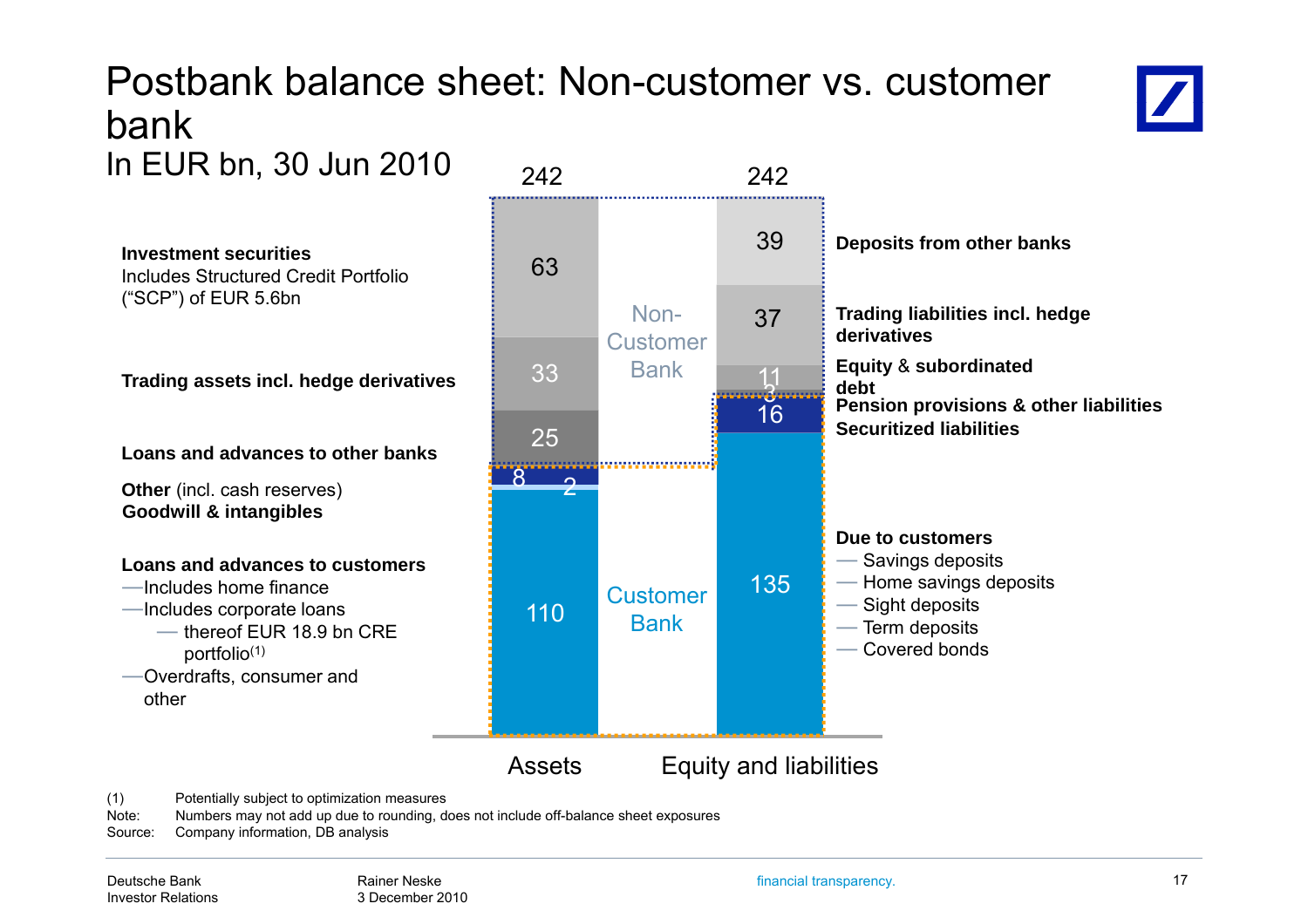#### Potential for mid-term ca pital relief from run-off of non-customer assets30 June 2010, in EUR bn

**Operational risk** 



illustrative



Note: Scale not linear due to presentation purposes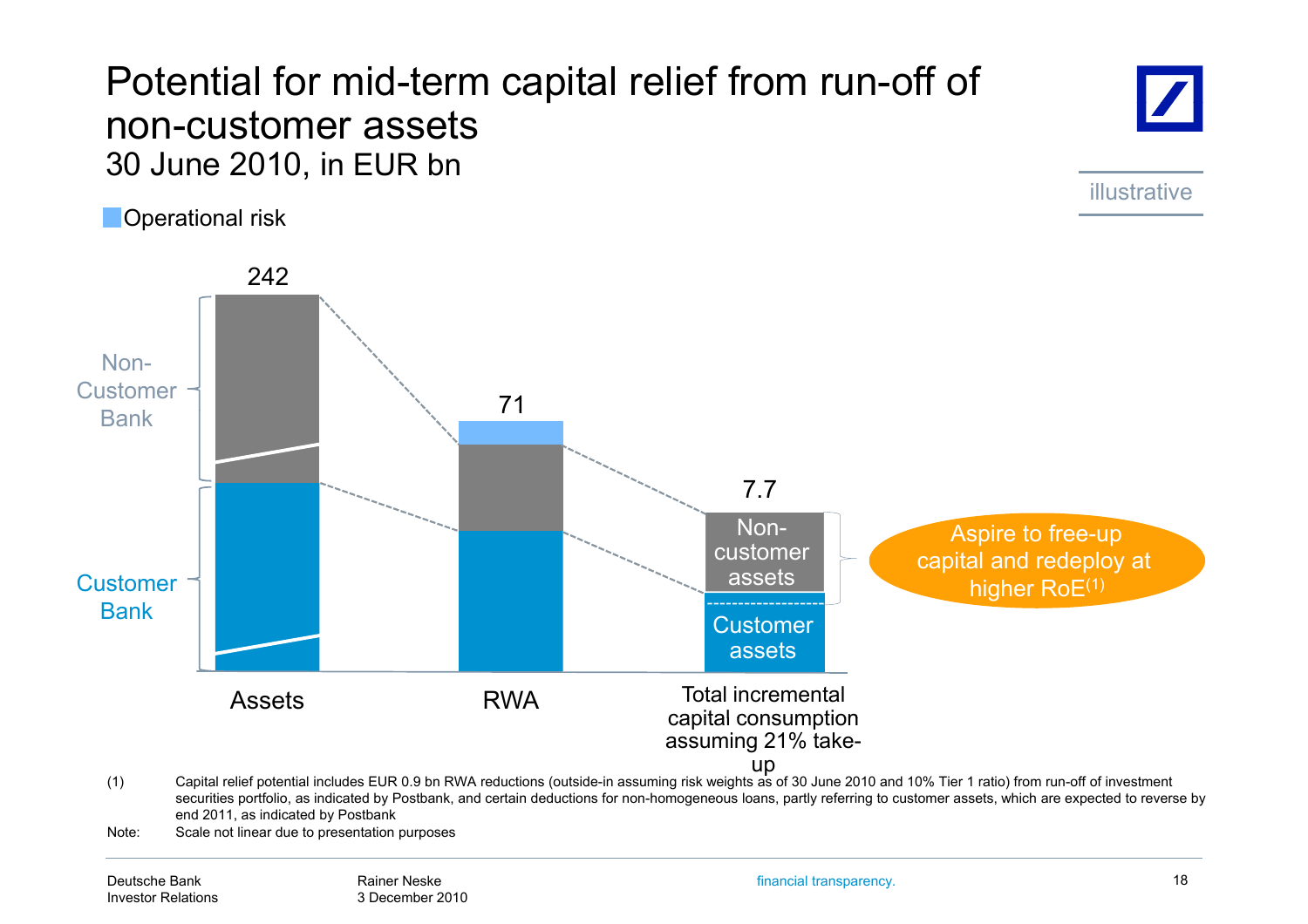#### Postbank's retail business is profitable and stable In EUR m

#### Postbank's retail division with consistent profits through the crisis



#### PBC's stable revenue stream will be strenghtened further



(1) Reported revenues adjusted from an outside-in perspective for one-off effects mainly from impairments on investment securities, measurement losses on embedded derivatives and gains/losses on sale of investment securities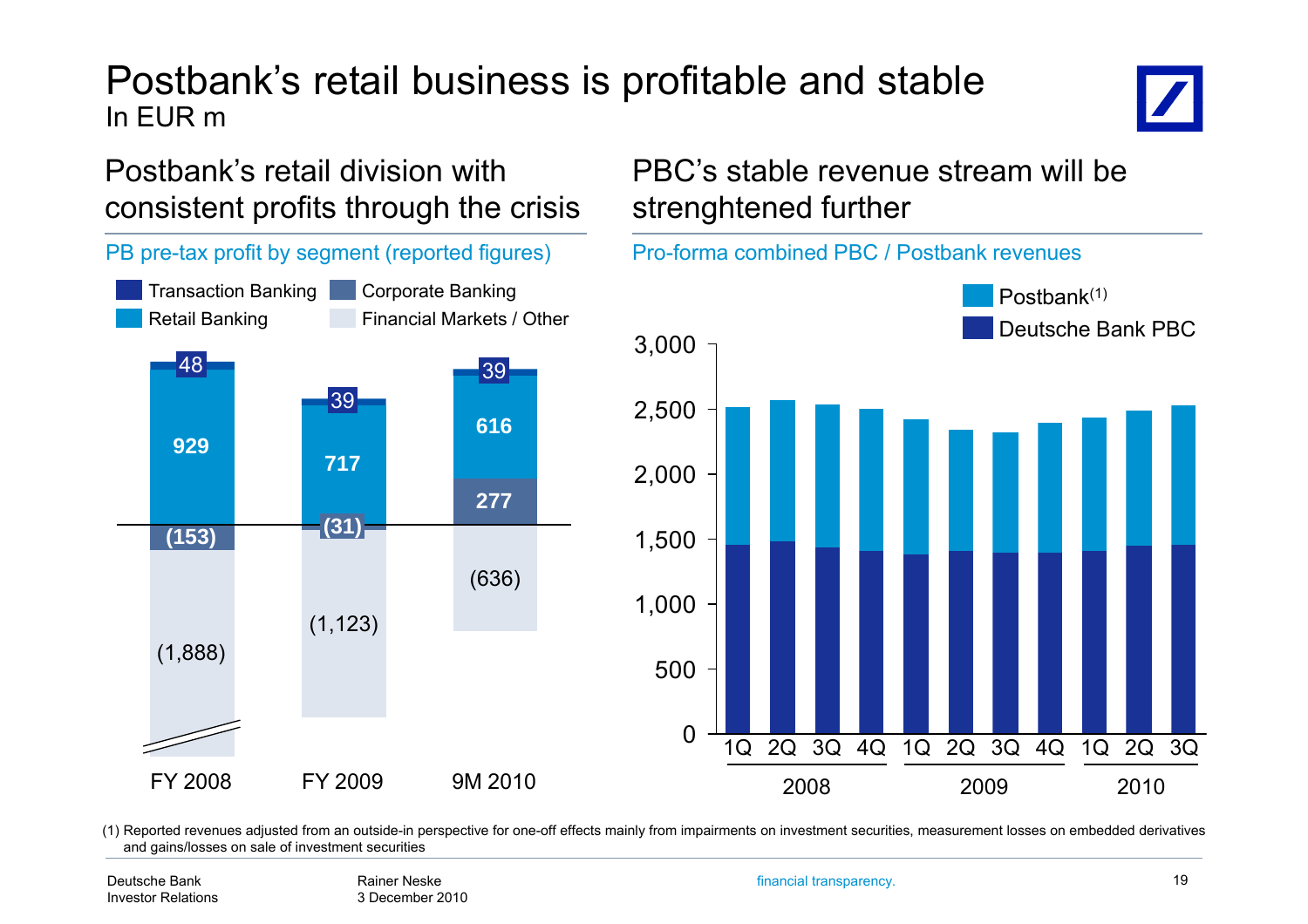## PBC and PB Retail key ratios: RoE and CIR





#### Deutsche BankInvestor Relations

Rainer Neske3 December 2010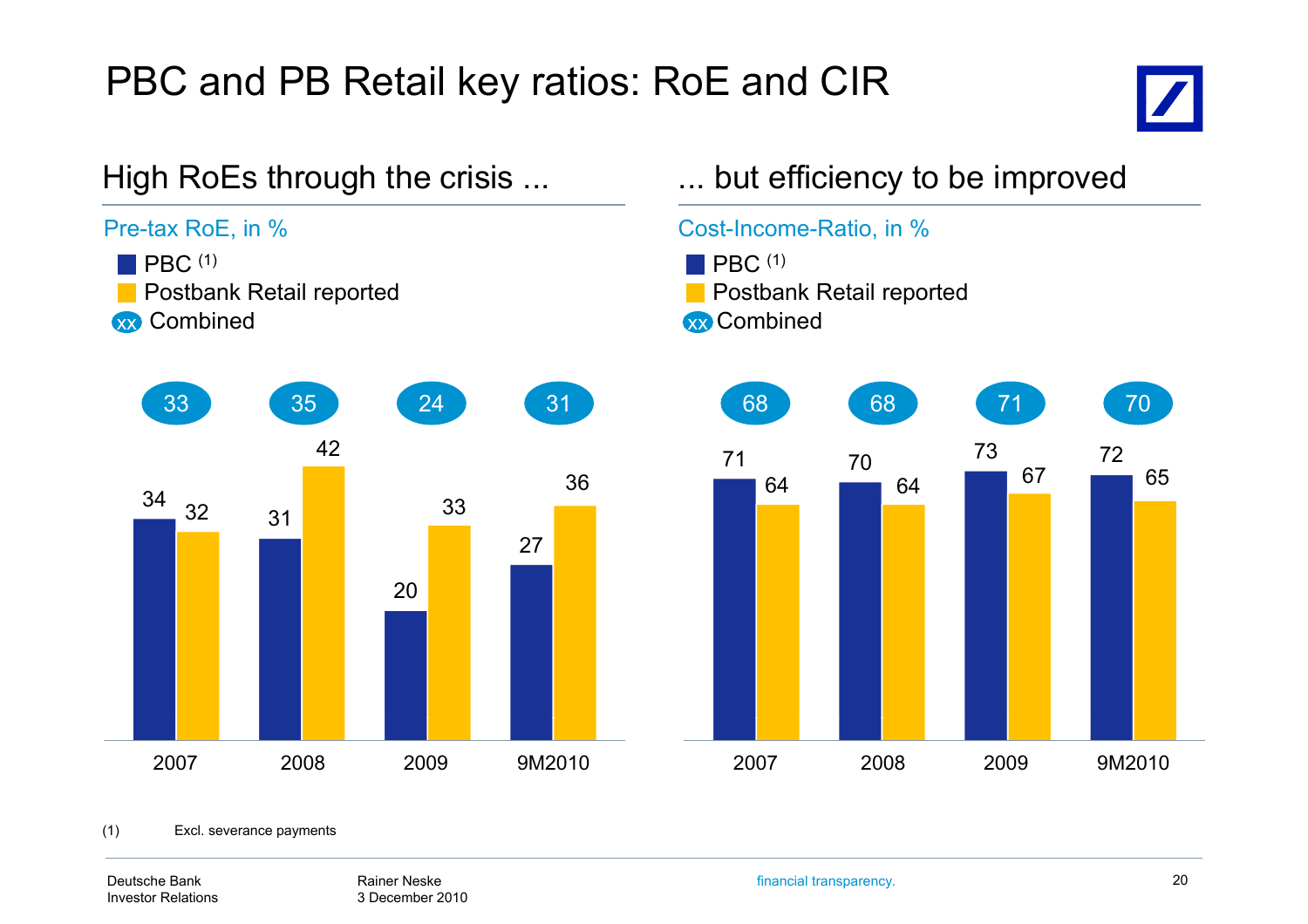



- 1Deutsche Bank Group performance
- 2Retail powerhouse in Europe's biggest economy
- 3 Postbank: The perfect fit

#### **4An attractive business case attractive**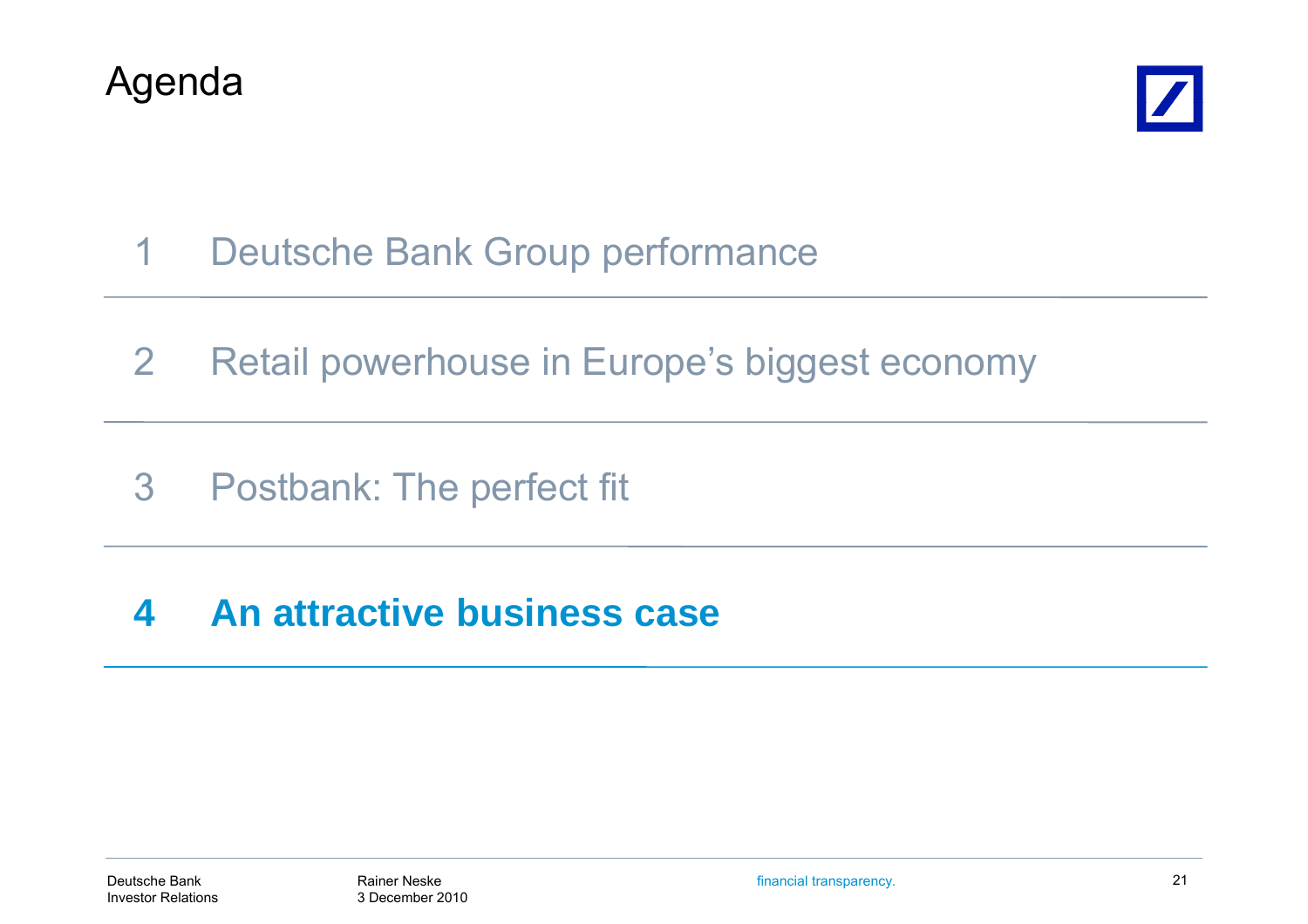## Integrated target operating model will enable us to benefit from broad market coverage





financial transparency. 22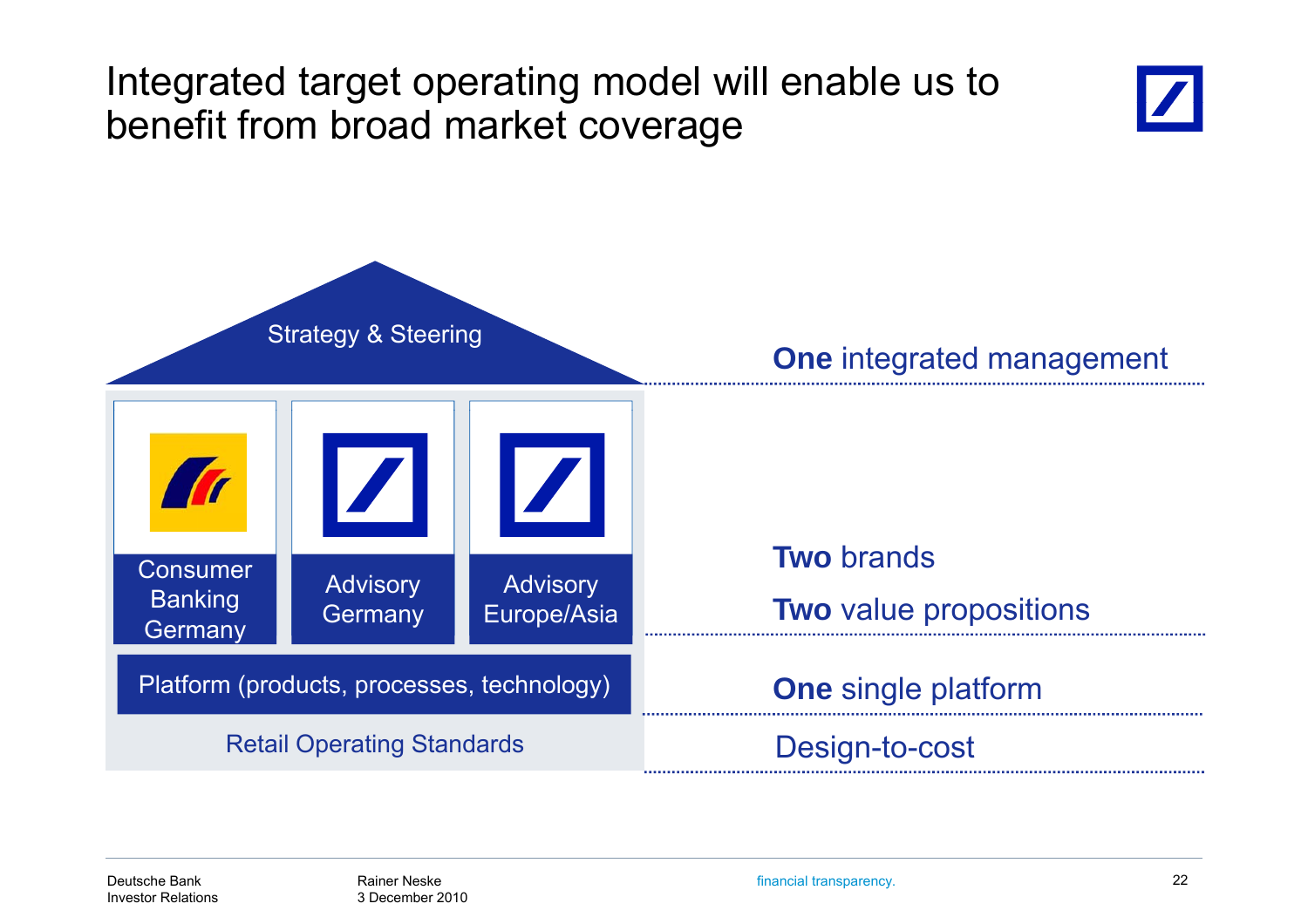## Guiding principles for the design of the target platform



**Single platform**  $\begin{array}{c} \begin{array}{c} \end{array}$  **Functional**  $\begin{array}{c} \end{array}$  **Design-to-cost/**<br> **Design-to-cost/**<br> **Retailization**  Consistent **h ii fharmonization of** Maximum degree of **i i integration** ■ Unit cost reduction / **d di i** l **standardization** along **processes and operating setup Consolidation** of scattered functionalcommon service levels**operating setup**<br>(e.g., sourcing, early discussed functional Department of factor) degree of centralization) activities Manage functions **cost advantages** of PBC by optimization of according to **retail** existing legal entity

**operating standards**

structures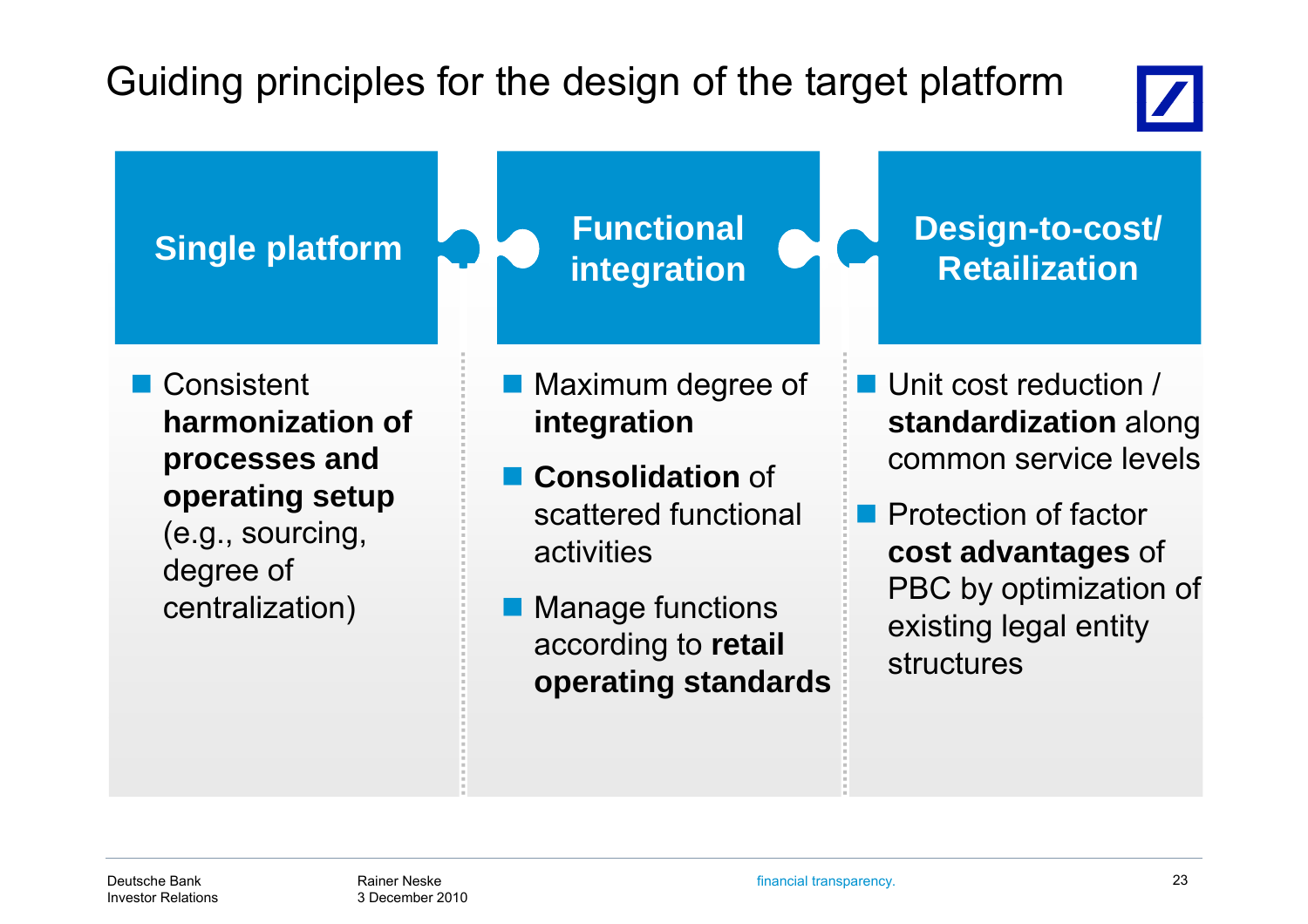#### Synergy targets and cost-to-achieve estimate In EUR m





(1) Excl. depreciation of capitalized software after 2015

Contribution of synergy programs reaches run-rate in 2014 / 15

(3) Comprises revenue and cost synergies

Note: Excludes Postbank's stand-alone program P4F, and PBC's portion of the infrastructure efficiency program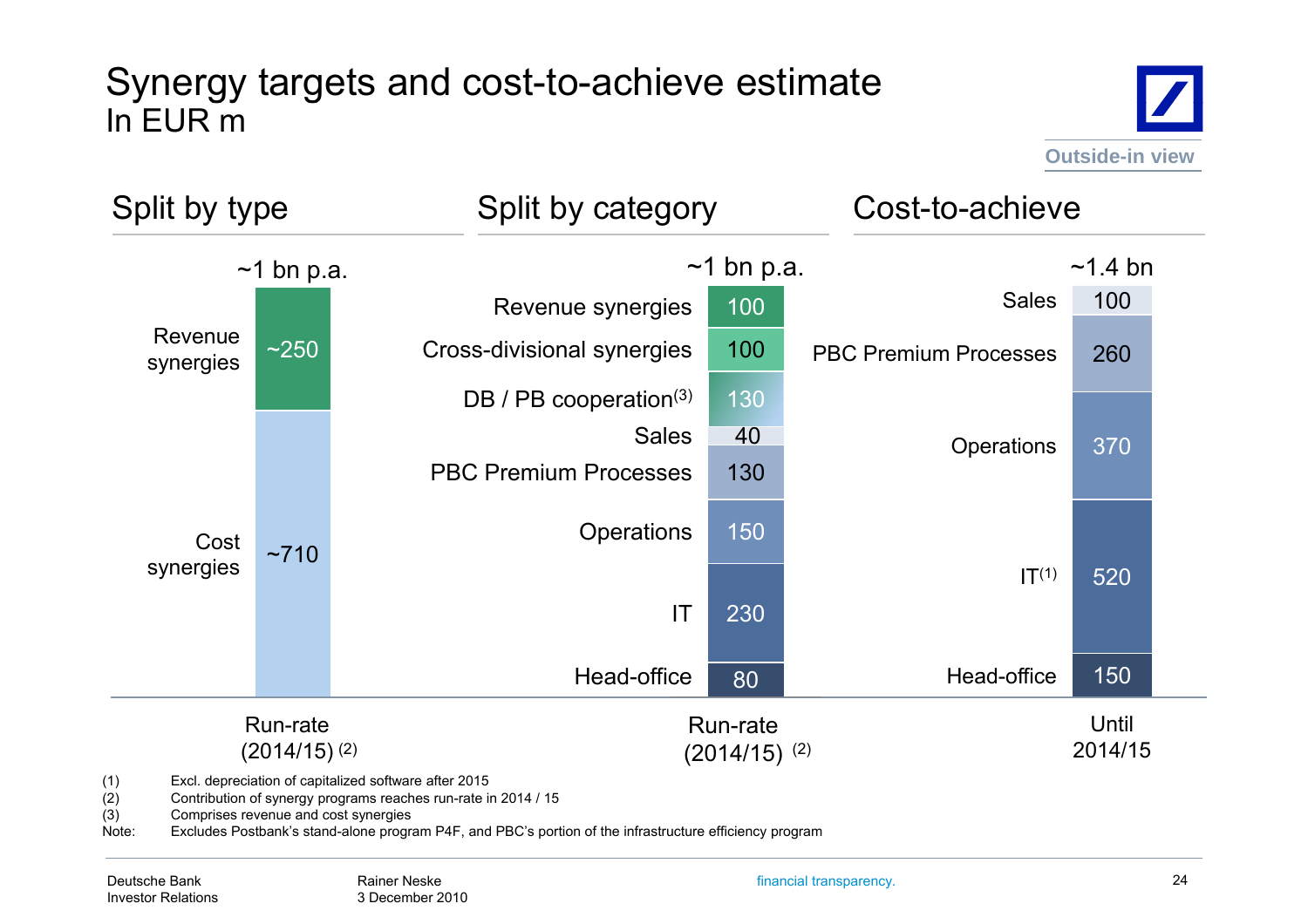#### The roadmap to PBC's ambition level Income before income taxes, in EUR bn





3>

(1) Postbank for Future: Existing Postbank efficiency program, announced in November 2009

(2) Including EUR 0.1 bn cross-divisional synergies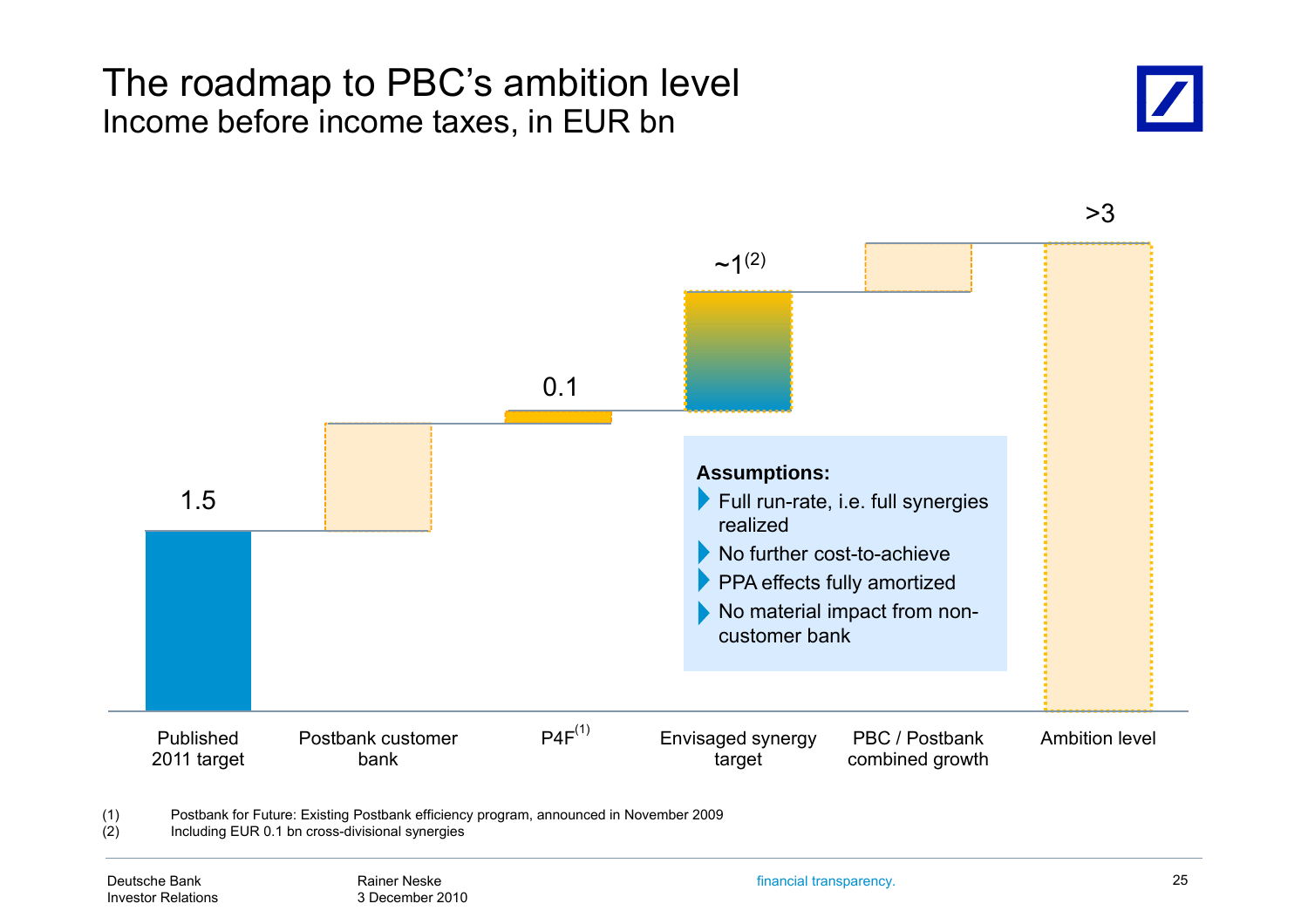Ambition level for the combined retail franchise





Income before income taxes of EUR >3 bn

Cost / income ratio of <60%

Pre-tax RoE of >20%

Top 5 retail deposit taker in Europe

#### **Assumptions:**

- Full run-rate, i.e. full synergies realized **rate, i.e. PPA** effects fully amortized
	- No further cost-to-achieve
- PPA effects fully amortized
	- No material impact from non-customer bank